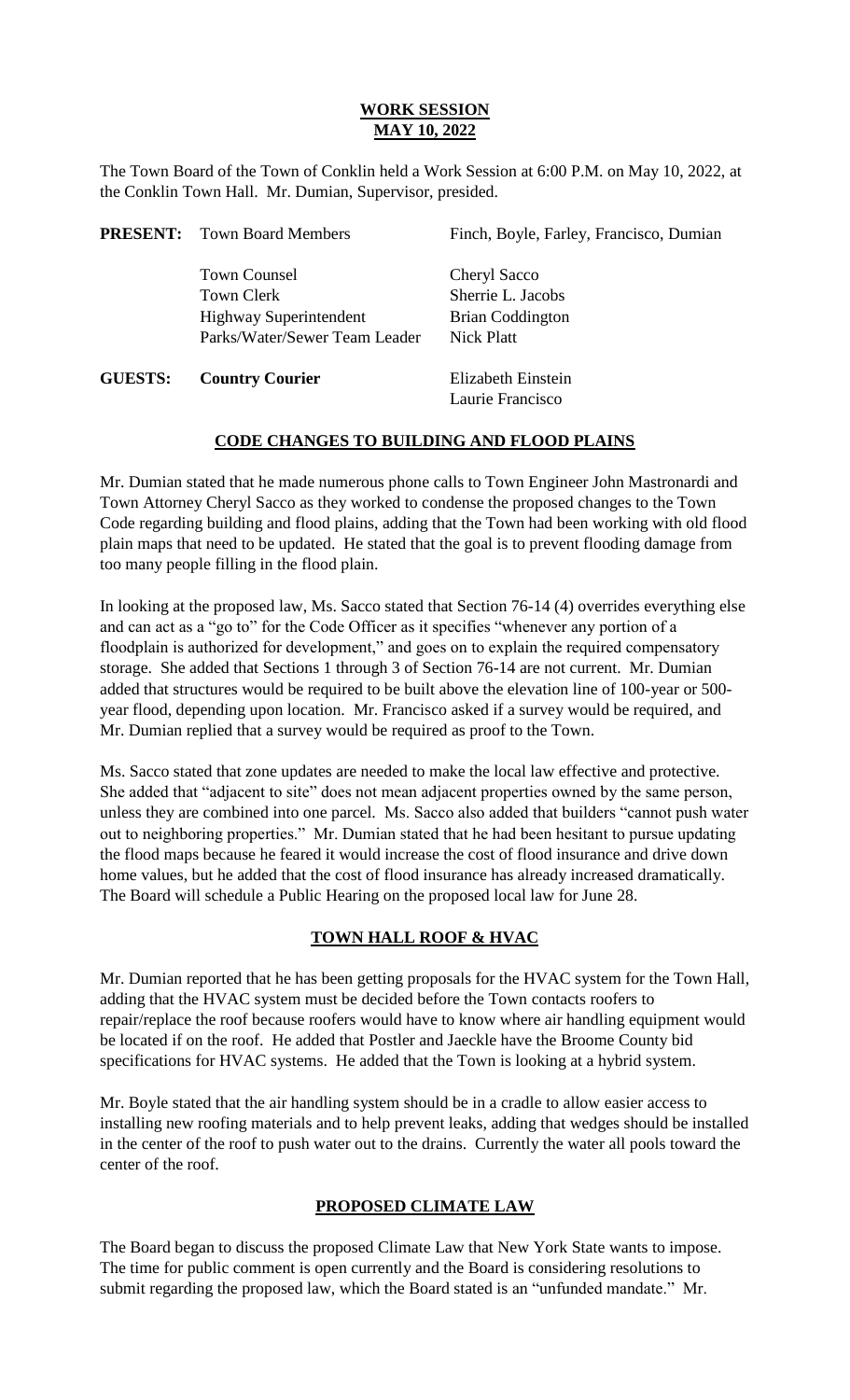# **WORK SESSION MAY 10, 2022**

Farley commented that the proposed law had "no plan and no enforcement." Mr. Boyle stated that the proposed law will prohibit burning of wood or pellets for heat.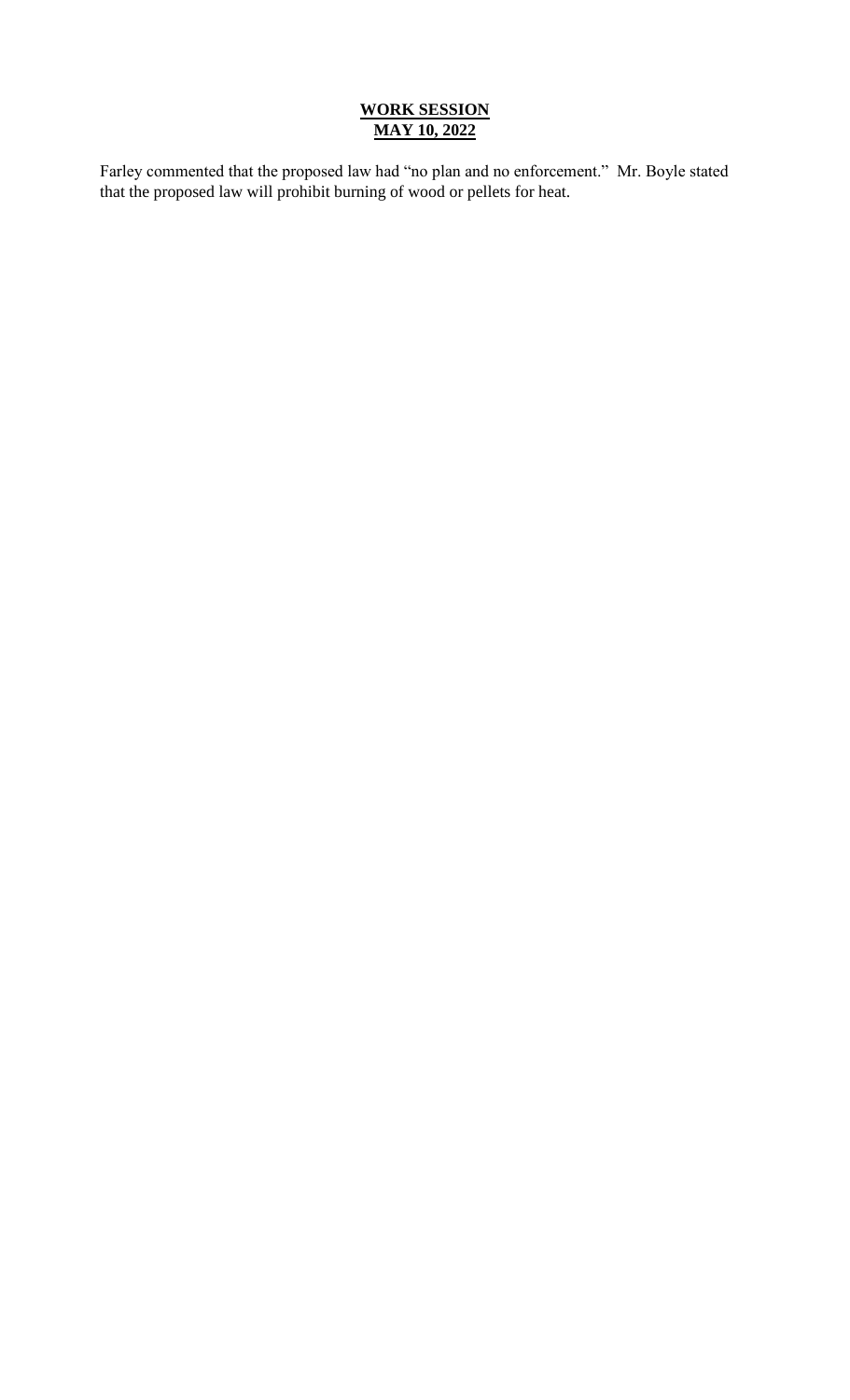The Town Board of the Town of Conklin held a Regular Town Board Meeting at 6:30 P.M. on May 10, 2022, at the Conklin Town Hall. Mr. Dumian, Supervisor, presided. The meeting opened with the Pledge of Allegiance.

|                | <b>PRESENT:</b> Town Board Members | Finch, Boyle, Farley, Francisco, Dumian |
|----------------|------------------------------------|-----------------------------------------|
|                | <b>Town Counsel</b>                | Cheryl Sacco                            |
|                | Town Clerk                         | Sherrie L. Jacobs                       |
|                | <b>Highway Superintendent</b>      | <b>Brian Coddington</b>                 |
|                | Parks/Water/Sewer Team Leader      | Nick Platt                              |
|                | <b>Planning Board</b>              | Sandi Beam                              |
| <b>GUESTS:</b> | <b>Country Courier</b>             | <b>Elizabeth Einstein</b>               |

## **MINUTES: APRIL 26, 2022 REGULAR TOWN BOARD MEETING**

Mr. Francisco moved to approve the April 26, 2022 Regular Town Board Meeting minutes as presented.

Laurie Francisco

Seconded by Mr. Farley. VOTE: Finch – Yes, Boyle – Yes, Farley – Yes, Francisco – Yes, Dumian – Yes. Motion passed unanimously.

Mr. Finch thanked Deputy Town Clerk Elizabeth Einstein for her good work on the minutes for this meeting, while Town Clerk Sherrie Jacobs was out of town for the NYSTCA Conference.

**PUBLIC COMMENTS:** None.

**CORRESPONDENCE:** None.

### **REPORT: CODE OFFICE**

Mr. Dumian stated that there have been some complaints regarding the Pritchard property at the north end of Town and added that Code Officer Nick Pappas is making sure the development is in compliance with the site plan.

## **REPORT: HIGHWAY SUPERINTENDENT**

Highway Superintendent Brian Coddington stated that his crew is finished with brush pickup and is now working on paving projects, adding that he purchased cold mix to save money due to increased cost of paving products.

Water/Sewer/Parks Team Leader Nick Platt state that the electronics pickup was successful. He stated that work on opening the ball fields and pool are in progress. The new fences "look good," stated Mr. Dumian. Mr. Platt stated that the new equipment works well.

In response to resident concerns about the walking trail in the Corporate Park, Mr. Platt stated that Broome County is clearing brush and mowing.

Mr. Platt stated that the Town does not qualify for the grant for the generators, adding that emergency response sites have preference. He will submit the application anyway, but does not expect the Town to receive any grant funding.

## **REPORT: SUPERVISOR'S OFFICE**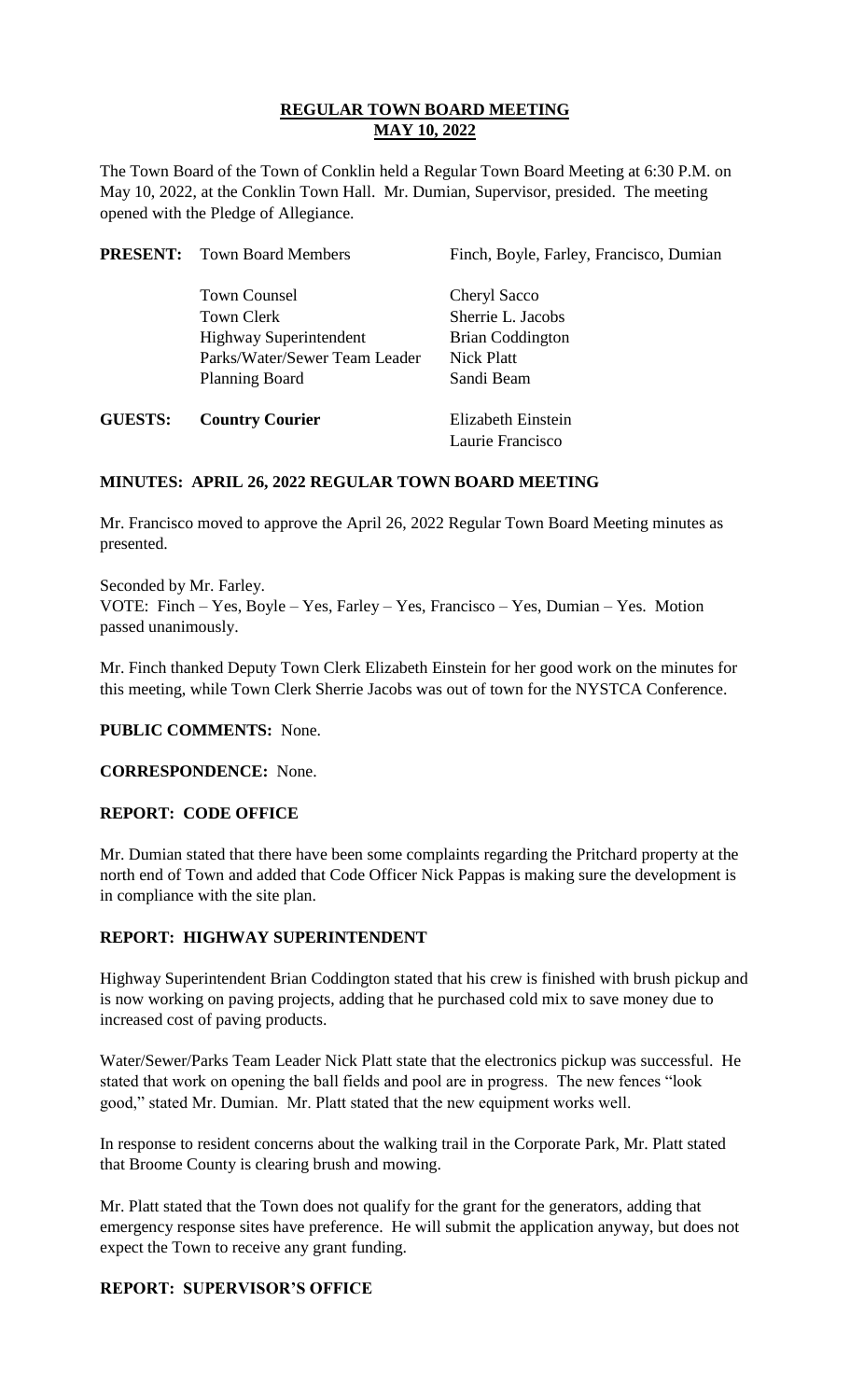The Supervisor's Report is on file in the office of the Town Clerk.

### **OLD BUSINESS:**

## **JAKE BRAKES ON ROUTE 7**

Mr. Dumian reported that a request has been submitted to the New York State Department of Transportation requesting that the use of Jake brakes be prohibited on Route 7.

## **CODE & DOG CONTROL UPDATES**

Mr. Dumian stated that the Town Dog Control Office has been working on dangerous dog cases, including one on Muckey Road, in which the dog in question has bitten four people. Mr. Dumian stated that he personally spoke with the dog owner on Stillwater Road that has created issues. Mr. Dumian stated that the Dog Control Officer is "doing a great job."

Mr. Dumian stated that the cleanup of the property on Powers Road stopped during the last three weeks, adding that the site is an "eyesore" and the Town has received numerous complaints. He added that it is a safety hazard and needs to be cleaned out.

### **NEW BUSINESS:**

## **GRANT FUNDING INFORMATION**

Mr. Dumian reiterated that the Town is not eligible for grant funding for its generators.

Mr. Dumian stated that Mr. Pappas is looking into grant funding for home repairs for properties with Code violations, adding that this program was used successfully in the Town of Binghamton. A speaker from the grant program will be at either the June or July Town Board meeting. Mr. Dumian explained that some of the money goes to administration of the grant.

#### **SCHNURBUSCH PARK PUMP HOUSE**

Mr. Dumian stated that the pump house at Schnurbusch Park will be modified and a door installed so that the building can be used to store sports equipment, such as the portable mound.

#### **RESO 2022-62: APPROVE PAYMENT OF CLAIMS #22-00373 - #22-00427/\$59,440.10**

Mr. Farley moved for the following resolution:

Be It Resolved: that the Town Board of the Town of Conklin approves payment of the following Claims #22-00373 through #22-00427, which have been audited and approved for payment, in the total amount of \$59,440.10:

| <b>Total</b>           | \$59,440.10 |
|------------------------|-------------|
| <b>Sewer Districts</b> | 2,831.56    |
| <b>Water Districts</b> | 17,853.14   |
| <b>Light Districts</b> | 1,384.68    |
| Highway                | 5,656.27    |
| General                | \$31,714.45 |

Seconded by Mr. Finch.

VOTE: Finch – Yes, Boyle – Yes, Farley – Yes, Francisco – Yes, Dumian – Yes. Motion passed unanimously.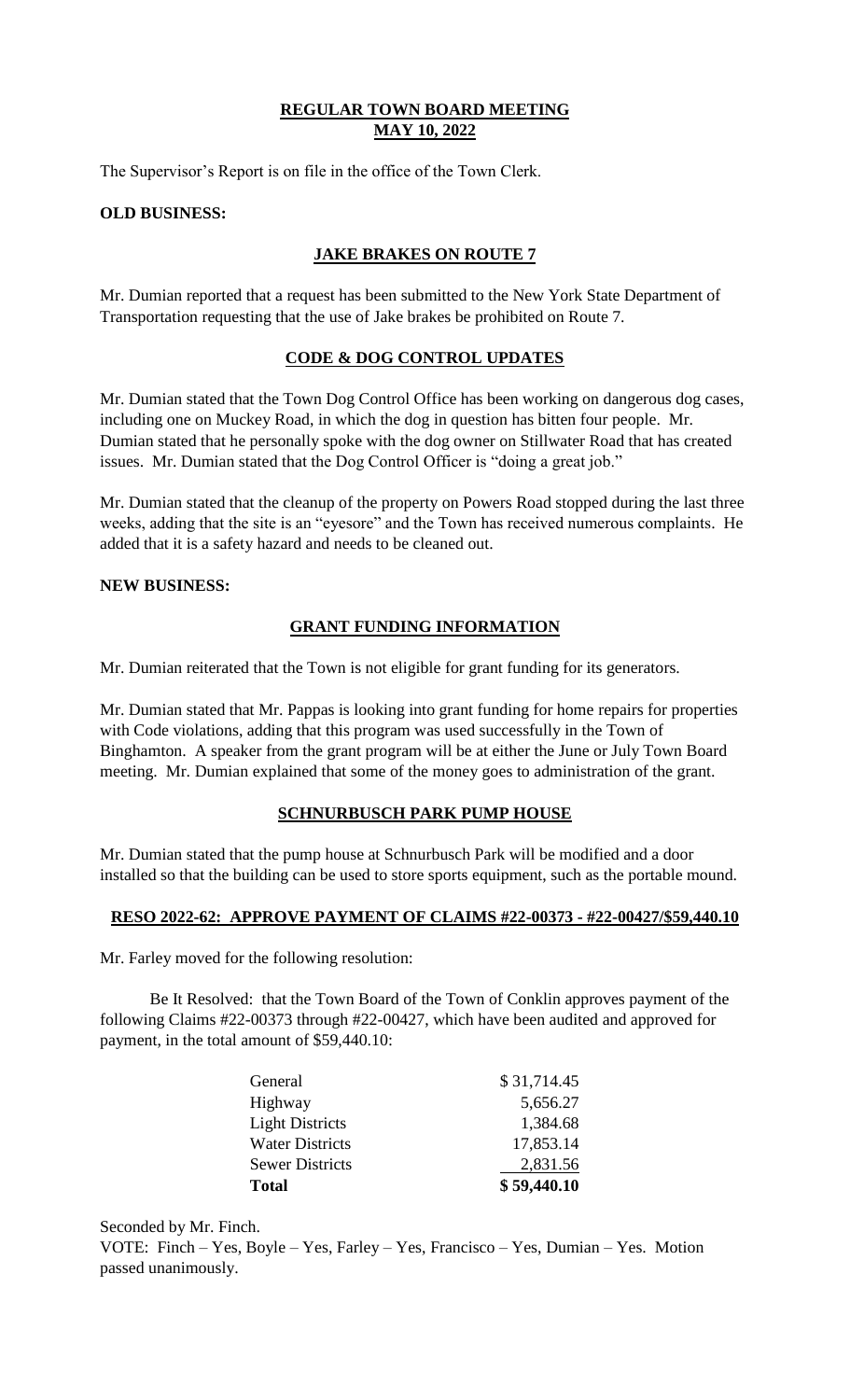### **CLIMATE LAW**

The Town Board discussed the proposed New York State "Climate Law," which Mr. Dumian called "absolutely ridiculous" and another unfunded mandate. He went on to stated that solar panels, one of the State's suggested replacements for fossil fuels, are toxic at the end of their lives. Mr. Boyle stated that the Town should send a letter to local representatives.

## **RESO 2022-63: ADOPT TWO RESOLUTIONS OPPOSING CLIMATE LAW AND AUTHORIZE SUPERVISOR TO SEND COVER LETTER**

Mr. Farley moved to adopt the two following resolutions and to authorize the Supervisor to send a cover letter regarding the same, seconded by Mr. Finch:

# **A RESOLUTION IN OPPOSITION TO THE CLIMATE ACTION COUNCIL'S DRAFT SCOPING PLAN**

At a regular meeting of the Town Board of the Town of Conklin, held at Conklin Town Hall, 1271 Conklin Road, Conklin, New York on the  $10<sup>th</sup>$  day of May, 2022, the following resolution was offered and seconded:

**WHEREAS,** in 2019, New York State adopted the Climate Leadership and Community Protection Act ("Climate Act"), which set some of the nation's most aggressive targets for reducing greenhouse gas emissions and accelerating renewable energy generation; and

**WHEREAS,** the Climate Act called for the creation of a Climate Action Council that is charged with developing a Scoping Plan of recommendations to meet these targets; and

**WHEREAS,** as the Council developed its draft Scoping Plan, it consulted with several Advisory Panels that held sector-specific discussions and provided recommendations for their subject areas; and

**WHEREAS,** the Land Use and Local Government Advisory Group, which advised on two key sections of the report that will directly impact counties and municipalities and require their partnership, did not include any members who currently work in local government; and

**WHEREAS,** county and municipal leaders are best positioned to understand local needs and anticipate how meeting the Climate Act's goals could disproportionately impact their communities and economies; and

**WHEREAS,** the recommendations included in the draft Scoping Plan released in December 2021 do not adequately balance the goal to accelerate renewable energy production with the need for food production; and

**WHEREAS,** the draft Scoping Plan's recommendations to prohibit new gas service to existing buildings and certain gas/oil equipment in new construction beginning in 2024 will be costly to residents and businesses and could leave New Yorkers in the cold during harsh winters.

**NOW,THEREFORE, BEITRESOLVED** thatthe Town of Conklin expressesfrustration with the lack of local government representation on the Climate Action Council and its Advisory Panels and the lack of local input in the development of the draft Scoping Plan; and

BE IT FURTHER RESOLVED counties and other local governments should be engaged as active participants in the review and implementation of the Scoping Plan and provided with technical planning and zoning assistance in all areas where they are relied upon to implement the recommendations of the Scoping Plan; and

**BE IT FURTHER RESOLVED** the State's timetable for meeting its renewable energy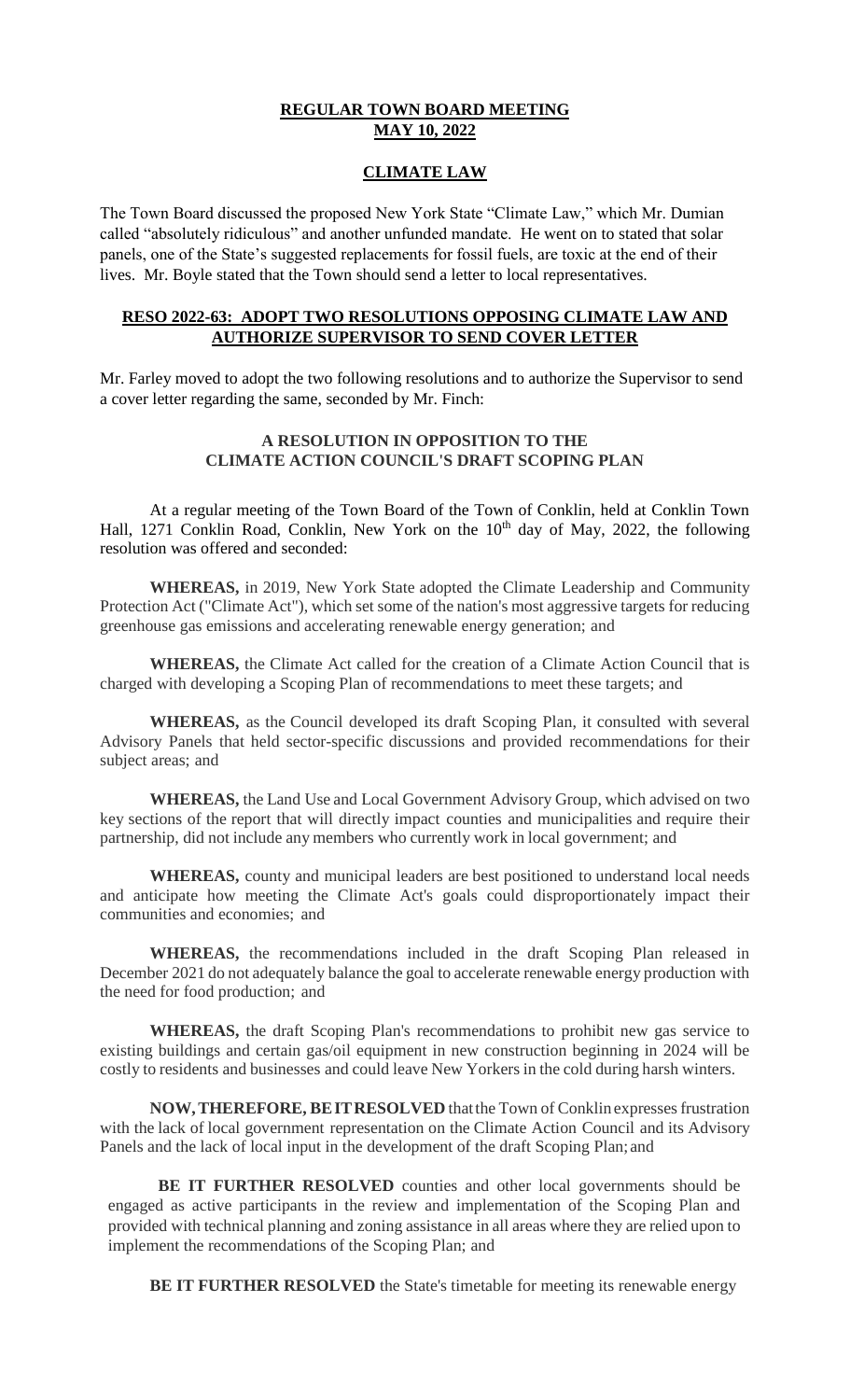production goals and transitioning away from natural gas is too aggressive and should be extended; and

**BE IT FURTHER RESOLVED** the State should level the playing field to incentivize landowners to protect productive farmland, which naturally captures carbon dioxide and should be conserved wherever possible; and

**BE IT FURTHER RESOLVED** that the Town of Conklin shall forward copies of this resolution to Governor Kathy Hochul, the New York State Legislature, the Commissioner of the Department of Environmental Conservation, the President/CEO of the NYS Energy Research and Development Authority, the Commissioner of Agriculture and Markets, and all others deemed necessary and proper; and

**BE IT FURTHER RESOLVED**, that this Resolution shall take effect immediately.

### **CERTIFICATION**

I, Sherrie L. Jacobs, do hereby certify that I am the Town Clerk of the Town of Conklin and that the foregoing constitutes a true, correct and complete copy of a resolution duly adopted by the Town Board of the Town of Conklin at a meeting thereof held at Conklin Town Hall, 1271 Conklin Road, Conklin, New York on the  $10<sup>th</sup>$  day of May, 2022. Said resolution was adopted by the following roll call vote:

| Supervisor William Dumian, Jr | <b>YES</b> |
|-------------------------------|------------|
| Councilman Dell Boyle         | <b>YES</b> |
| Councilman William Farley     | YES        |
| Councilman Charles Francisco  | <b>YES</b> |
| Councilman James E. Finch     | YES        |
|                               |            |

Dated: May 10, 2022

Town of Conklin Seal

\_\_\_\_\_\_\_\_\_\_\_\_\_\_\_\_\_\_\_\_\_\_\_\_\_\_

Town of Conklin

### **A RESOLUTION TO SUBMIT COMMENTS ON NEW YORK STATE CLIMATE COUNCIL'S DRAFT SCOPING PLAN FOR NEW YORK'S CLIMATE LEADERSHIP AND COMMUNITY PROTECTION ACT (THE "CLIMATE ACT")**

At a regular meeting of the Town Board of the Town of Conklin, held at Conklin Town Hall, 1271 Conklin Road, Conklin, New York on the 10th day of May, 2022, the following resolution was offered and seconded:

**WHEREAS,** in 2019, New York State Legislature enacted New York's Climate Leadership and Community Protection Act (the "Climate Act") that requires the total carbon emissions from New York State population be no more than 60% and 15%, respectively, of the 1990 carbon emissions (the average New Yorker's annual carbon footprint is reduced from 22.7 tons/year to 13.6 by 2030 ("2030 Mandate") and 3.0 tons per year by 2050 ("2050 Mandate"); and

Sherrie L. Jacobs, Town Clerk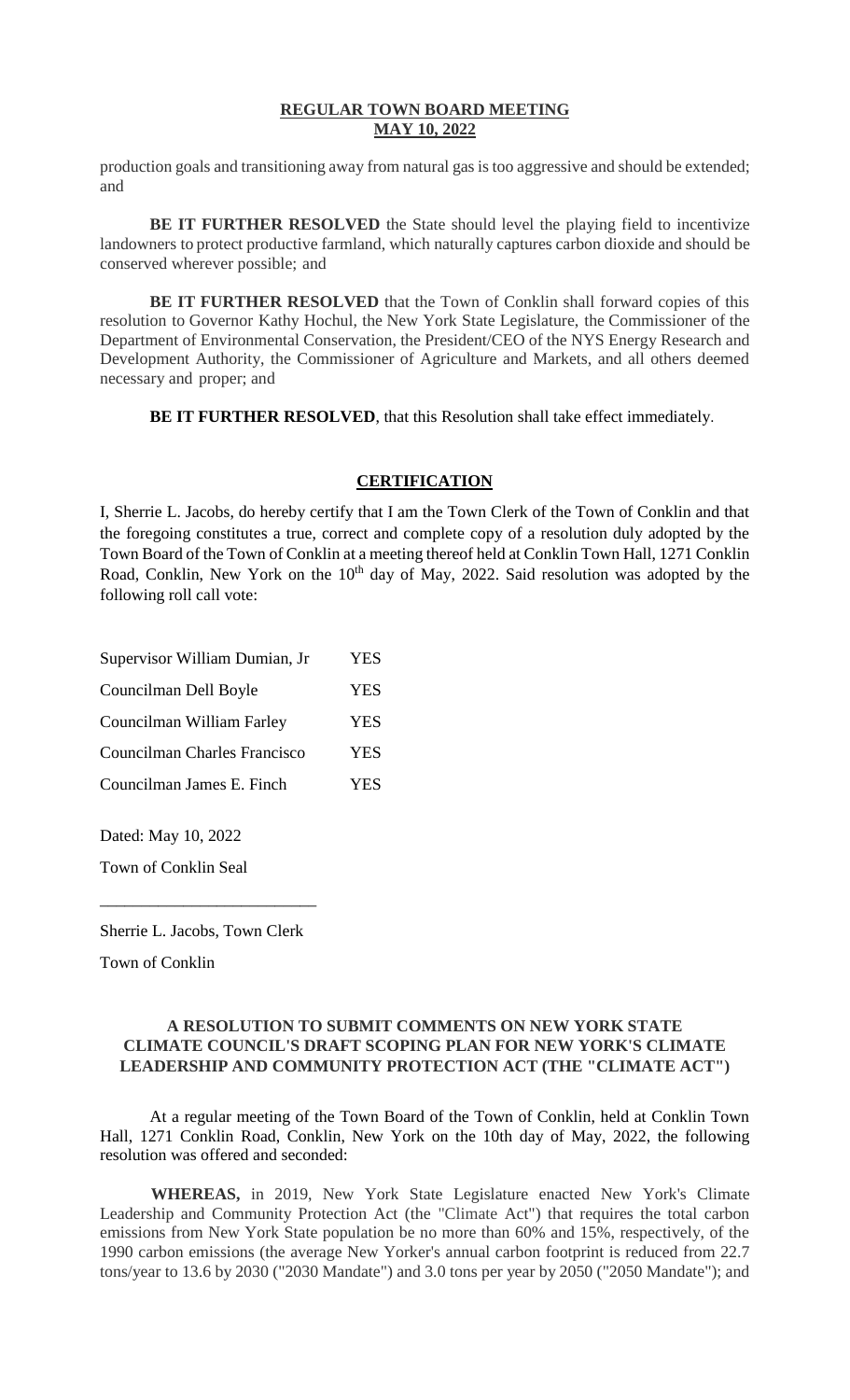**WHEREAS,** in the 2030 and 2050 Mandates, the Legislature created an energy rationing system that puts all New Yorkers (and their communities) in competition for the affordable energy needed for a sustainable community and/or "healthful environment" (the state cap is 61.47 million metric tons of carbon dioxide equivalent); and

**WHEREAS,** in order to enforce the rationing system, the Climate Act Section 7 requires all state agencies to evaluate whether each and every decision (in particular infrastructure decisions) will be inconsistent with the 2030 and/or 2050 carbon footprint mandates and, if inconsistent (or will interfere with the attainment of the mandates), determine whether it is necessary and, if so, require alternatives or greenhouse gas mitigation measures. If not necessary, deny/terminate; and

**WHEREAS,** the Climate Act Section 12 provides each aggrieved person standing to commence an Article 78 proceeding in the NYS Supreme Court to enforce compliance with the Climate Act including compliance with the mandates and Section 7; and

**WHEREAS,** the Climate Act has granted to each and every state agency veto power over any and all projects requiring a state agency approval or decision and has granted the wealthy aggrieved person (who may be in competition for those carbon emissions) a tool to kill and/or delay a competitive and/or disliked project including even the renewal of an existing permit; and

**WHEREAS,** the rationing of carbon emissions will exacerbate the upstate/downstate divide; the urban versus rural divide; the wealthy versus the working-class divide; the divide between municipal officials struggling to provide critical services and the environmental organizations. New York State Department of Environmental Conservation ("DEC") has recently used Section 7 authority to deny the repowering of two natural gas power plants in Orange County. DEC is under pressure to deny a permit renewal to a crypto currency facility because some feel the fossil fuel energy should not be rationed to that product. DEC is holding up numerous Title V air permits due to its inability to make a consistency determination under Section 7; and

**WHEREAS,** in order to achieve the 2050 Mandate, the Climate Act mandates by 2040 that all the electricity generated by fossil fuels and the anticipated demand growth will have to be provided/replaced by wind (onshore and offshore), solar, hydro from Canada and other renewable sources ("2040 Mandates"). Due to lobbying efforts, biomass is no longer considered a renewable energy source in New York; and

**WHEREAS,** the New York Independent System Operator ("NYISO") - which manages New York's energy grid - divides the state into two distinct areas - Upstate Energy (Zones A-E) and Downstate Energy (Zones F-K). The Upstate Energy zones currently use about 1/3 of the total electricity generated each year. According to NYISO 2021 Report of 2020 usage, the upstate sources of electricity are 90% zero carbon emission; and

**WHEREAS,** with respect to the Downstate Energy zones, which represent two-thirds of the state electricity consumed, the story is quite different. According to NYISO 2020 Power Trend Report of 2019 usage and NYISO 2021 Power Trend Report of 2020 usage, the downstate sources of electricity were 69% fossil fuel in 2019 and 77% fossil fuel in 2020 (and are projected to be well over 90% fossil fuel in 2022); and

**WHEREAS,** the NYISO 2020 Climate Change Impact and Resiliency Study, which analyzed the Climate Acts 2040 zero emission electricity target determined that the 2040 Zero emission Grid Mandate is not feasible and would result in an unreliable (and thus unsafe) electric grid. In other words, the 2040 Mandate and 2050 Mandate are fantasies; and

**WHEREAS,** in 2019, the GHG emission sources in New York State breakdown as follows: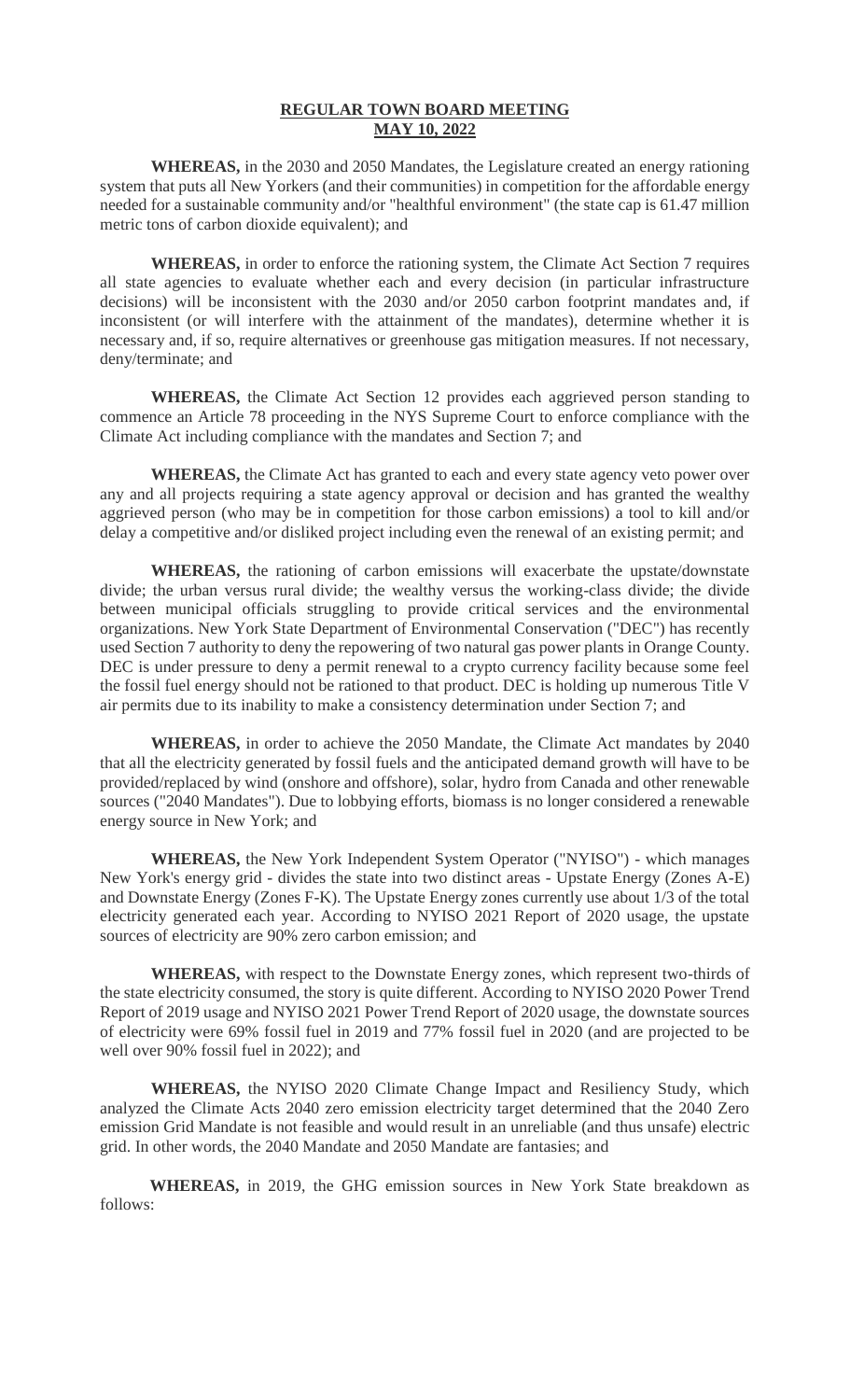| <b>MAY 10, 2022</b>                          |          |
|----------------------------------------------|----------|
| Transportation (mostly travel over land)     | 28%      |
| Buildings (mostly heating buildings)         | 32%      |
| Electricity                                  | 13%      |
| Industry                                     | 9%       |
| Agricultural and Forestry (mostly livestock) | 6%       |
| Waste (mostly methane from landfills)        | 12% ;and |

**WHEREAS,** the Climate Act delegates to an appointed council of 22 individuals' responsibility to develop a draft plan by December 31, 2021, to reduce the average New Yorker's carbon footprint to near zero. The Draft Scoping Plan was issued in December, 2021, and this resolution and its attachments constitute the initial comments of the Town Board of the Town of Conklin; and

**WHEREAS,** the Draft Scoping Plan mandates over a hundred (if not several hundred) different measures affecting all aspects of our daily lives and community activities. The following four prohibitions are responsible for the majority of the reductions:

- 1. Elimination of the use of fossil fuels for land travel;
- 2. Elimination of the use of fossil fuels for all aspects of residential living including heating, cooking, outdoor equipment, hot water, and clothes dryer;
- 3. Conversion of the electric grid to all renewable and zero emission sources;
- 4. Transformation of the solid waste management system; and

**WHEREAS,** the prohibition on the use of gas, propane or home heating oil in our daily activities is schedule to occur over the next 13 years (in 2024 for new homes; starting in 2030 for existing homes); and

**WHEREAS,** the prohibition of the use of fossil fuels for land travel is more gradual and includes the following measures:

- 1. Provide direct rebates on zero emission vehicles supported by new fees on **purchase of fossil fuel vehicles;**
- 2. Adopt mechanisms to discourage vehicle use and generate funds for public projects, including congestion pricing, variable cost parking, **increased registration fees on carbon intensive vehicles, adoption of a per mile vehicle user fee system,** and increase municipal use of special assessment districts to fund public transportation investments;
- 3. Adopt California's Advanced Clean Car 2 Regulations, expected to require one hundred percent light-duty zero emission vehicle sales by 2035;
- 4. Adopt California Advanced Clean Truck Regulations requiring increase percentage of zero emissions Micro Hybrid Drives through 2035; and

**WHEREAS,** in 2018, DEC issued an order to close Indian Point Nuclear Power Plant due to the aquatic impacts from the withdrawal of non-contact cooling water from the Hudson River. In April, 2020, Indian Point was required to shut down Unit 2, and in April, 2021, Indian Point was required to shut down Unit 3. In 2019, when Indian Point was in full operation, it provided 25% of the downstate annual electric load **(16.7 million** megawatt-hours of zero-emission power); and

**WHEREAS,** in an April 29 press statement marking the closure of Indian Point, NYSERDA CEO **Doreen Harris** implied that the zero-emission electricity lost from Indian Point would be addressed stating that "New York State's electric grid is undergoing a transformative evolution in pursuit of the nation-leading goals of the Climate Leadership and Community Protection Act" including "developing a tremendous renewable energy project pipeline." As a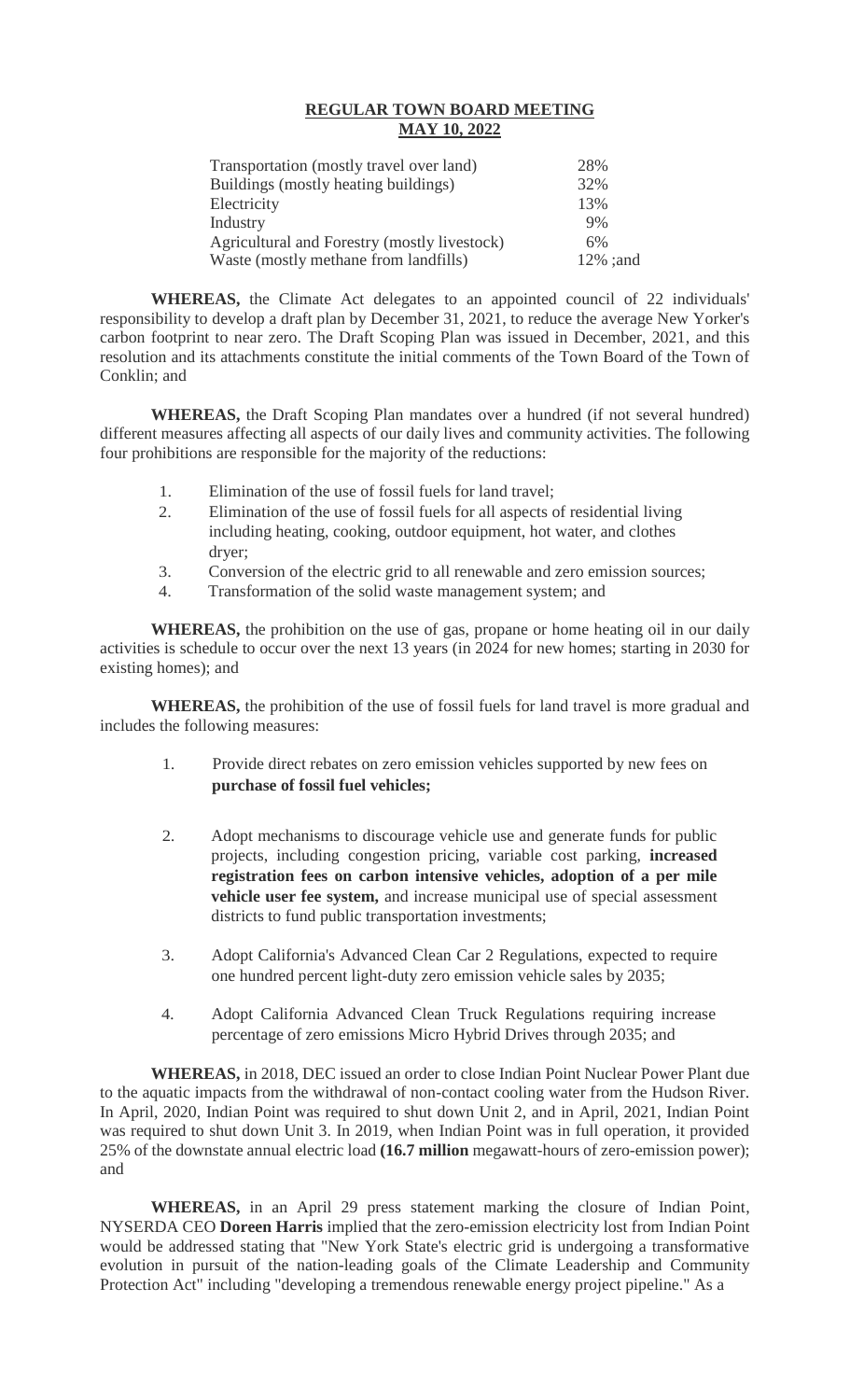follow up to that press statement, in November 2021, NYSERDA submitted a petition to the PSC seeking approval and ratepayer funded subsidies for two massive transmission projects to bring non-fossil fuel electricity to NYC. The Petition states that "[t]he selected projects are expected to deliver **18** million megawatt-hours of renewable energy per year to Zone J (i.e., New York City), more than a third of New York City's annual electric consumption, from a diverse generation portfolio including onshore wind, solar and hydroelectric power from Upstate New York and Quebec. Total investment into both projects is expected to amount to **nearly \$24 billion."** Under NYSERDA's Petition, ratepayers throughout New York State (both upstate and downstate) are being required to fund two transmission projects; and

**WHEREAS,** the Town of Conklin does not support (and vigorously objects) to the mandate approach selected by the Climate Council to require all homes to install electric heating regardless of cost and feasibility. In lieu of a mandate, we suggest and encourage that the Climate Council develop a plan to make electric heat pumps the preferred and affordable technology when the homeowners need to replace their existing heating system. The correct approach is for the Climate Council to take an enabling approach - create the reality where the typical homeowner would select an electric heat pump system over fossil fuel system to heat their home. In the Town of Conklin, the average low temperature during December, January, February, and March are l 6 $\degree$ F, 9 $\degree$ F, 11 $\degree$ F, and 18 $\degree$ F, respectively-which is at or below the temperature that electric heat pumps provide reliable and efficient heat; and

**WHEREAS,** the Town of Conklin does not support the mandate approach selected by the Climate Council to require all outdoor equipment to be all electric. Homeowners and users should have the choice whether to use gas fueled equipment and/or electric equipment- each has their own benefits and costs. Homeowners in New York State should have the same rights as homeowners in other states. Gas is mobile and is readily available; it allows a landscaper to move from site to site without stopping to recharge the battery; it allows the work to be performed where it is needed and in different weather. There is a role for both gas and electric power equipment and the decision should be left to the individual that is using the equipment - not to an elected official's political objective; and

**WHEREAS,** the Town of Conklin does not support the mandate approach selected by the Climate Council to force the consumer to purchase an electric car. The Climate Council should focus on developing a plan/program that makes electric vehicles the preferred choice because they become affordable, available, and feasible. In the Town of Conklin, a car or truck is a necessitynot a luxury. As a necessity, it must be affordable, available, and feasible to the vehicle owner. Affordability will depend, in part, on whether electricity remains affordable. Availability and feasibility will depend on the whether the necessary infrastructure is available and affordable to meet the needs of the vehicle owner. In our cold climate, parents need to know that they will get to their destination, that the car will work in the cold, that there is enough charge to get back home; and that the car can meet the family hauling needs. There needs to be enough electricity in the local grid to handle the additional load; the charging station must be accessible, convenient, and not be inordinately time consuming; and

**WHEREAS,** the Town of Conklin does not support imposition of a carbon tax, a mileage surcharge, increased registration fee for gasoline powered cars, or any additional tax on gas, propane, natural gas or home heating oil or a tax on solid waste. A carbon tax on the building heating sector and the transportation sector would simply make natural gas, gasoline, fuel oil and propane more expensive and thus make a vital necessity less affordable (transportation and heating) to residents. While the wealthy can afford an all-electric car and home, and second home and third home, the working class will more likely rely on fossil fuel to heat their home or fuel their car. Town of Conklin residents are more likely to have to travel day-to-day long distances and heat a home in a cold climate. The utility bills and gas bills are already too high and not sustainable on the median family income. As the use of fossil fuels decreases, the cost of maintaining the fossil fuel infrastructure will be spread over a smaller base increasing the costs to the remaining users; and

**WHEREAS,** the Town of Conklin finds that in adopting the Climate Act with its 2030, 2040 and 2050 Mandates, the Legislature made a grave mistake - the Legislature prioritized their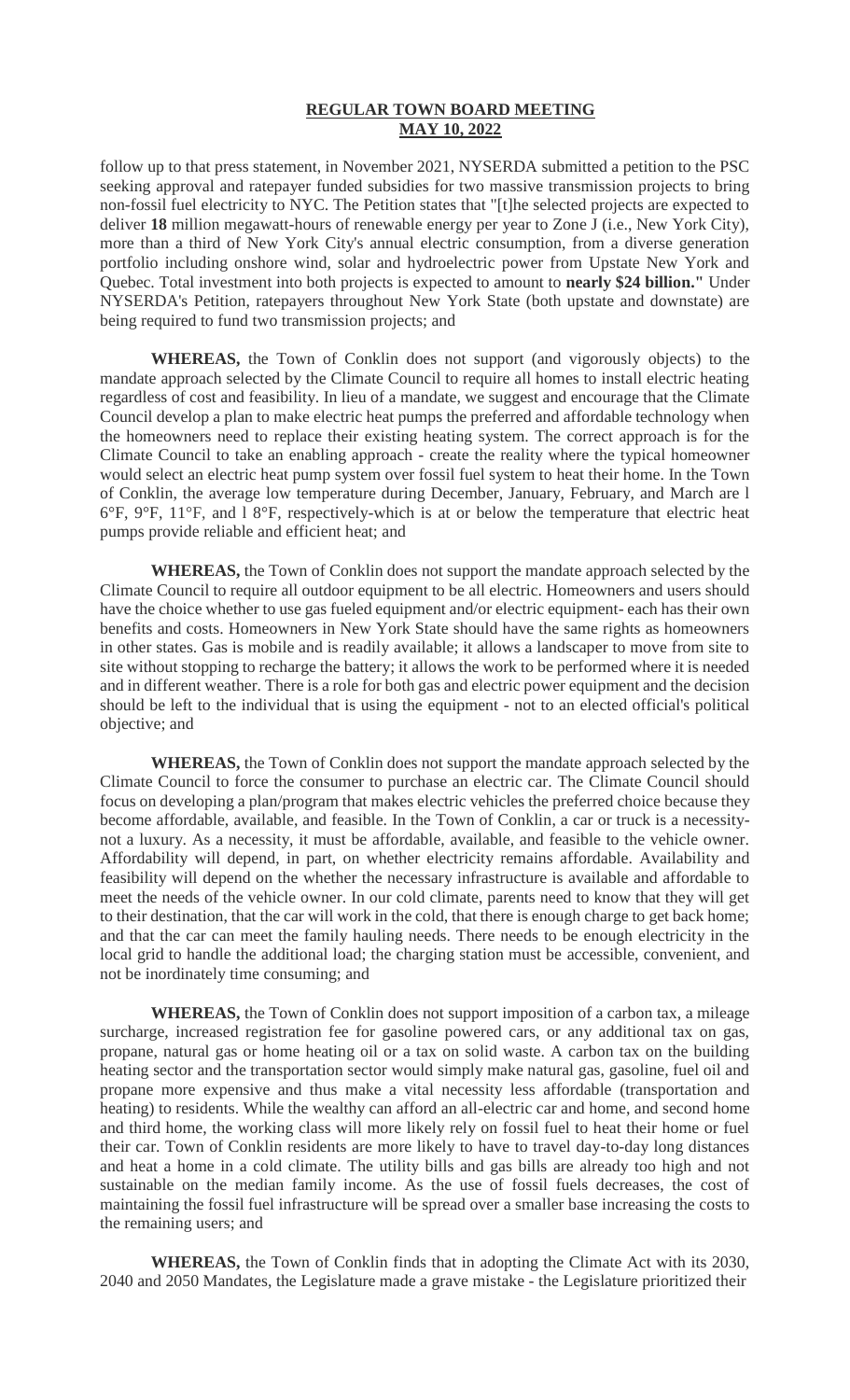goal of being recognized as a world leader in fighting Climate Change over the energy security of the state's residents. Under the recently adopted Green Constitutional Amendment, every New Yorker has a constitutional right to "healthful environment". Available and affordable energy is a critical component (comparable to air, water and food) to a healthful environment. Energy security is a constitutionally protected right. In the Climate Act, the Legislature effectively ordered the cessation of the use of fossil fuels; required all the state agency officials to enforce it the mandate in each and every decision; and empowered every aggrieved well-heeled donor/person the right to go to court to enforce it. The Climate Act mandates are the law and are enforceable in court regardless of whether the alternative energy sources are affordable, achievable, and available. The Climate Council selected its wish list of lofty directives without determining the cost and funding for those directives. The Town of Conklin agrees that reducing the use of fossil fuels for building heating, electric generation and land travel will reduce CO2 emissions and is admirable goal. The Legislature can support that goal by enabling the availability, affordability, and the feasibility of the alternative energy sources so that the public/consumer selects those technologies over fossil fuel powered technology. The Legislature and the Climate Council should focus on enabling carbon reductions; not ordering those reductions against the will and at the expense of its citizens' constitutional rights to choose the technology that protects their families.

**NOW, THEREFORE, BE IT RESOLVED** the Town Board of the Town of Conklin petitions DEC, DOH and DEP for the following relief:

l. The Town of Conklin adopts this resolution and the attached white paper at its initial comments and directs the Town Clerk to submit these documents as comments on the Draft Scoping Plan; and

**BE IT FURTHER RESOLVED**, that this Resolution shall take effect immediately.

# **CERTIFICATION**

I, Sherrie L. Jacobs, do hereby certify that I am the Town Clerk of the Town of Conklin and that the foregoing constitutes a true, correct and complete copy of a resolution duly adopted by the Town Board of the Town of Conklin at a meeting thereof held at Conklin Town Hall, 1271 Conklin Road, Conklin, New York, on the 10th day of May, 2022. Said resolution was adopted by the following roll call vote:

| Supervisor William Dumian, Jr | YES        |
|-------------------------------|------------|
| Councilman Dell Boyle         | <b>YES</b> |
| Councilman William Farley     | <b>YES</b> |
| Councilman Charles Francisco  | <b>YES</b> |
| Councilman James E. Finch     | <b>YES</b> |
|                               |            |

Dated: May 10, 2022

Town of Conklin Seal

\_\_\_\_\_\_\_\_\_\_\_\_\_\_\_\_\_\_\_\_\_\_\_\_\_\_

Town of Conklin

Sherrie L. Jacobs, Town Clerk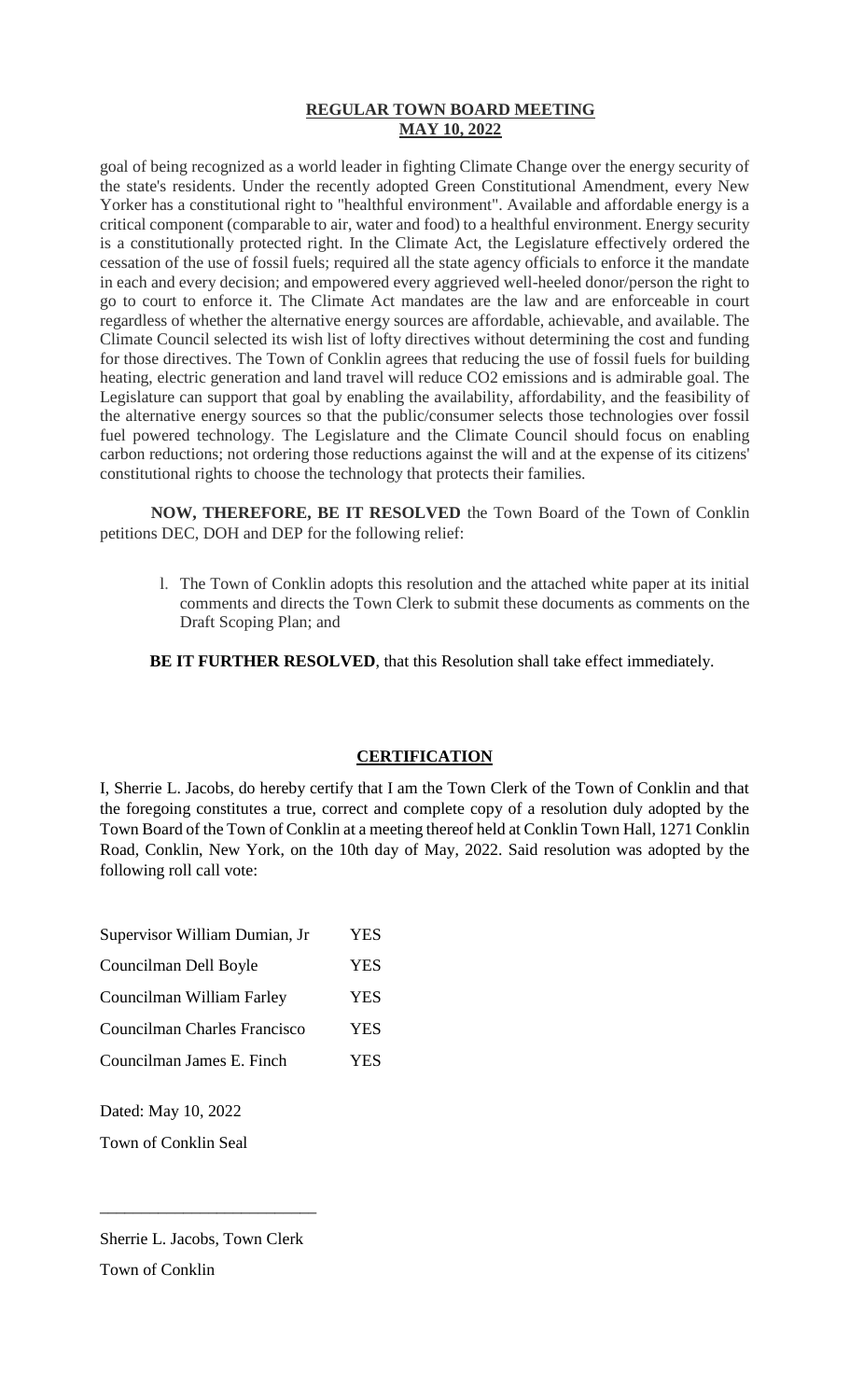## **RESO 2022-64: RE-SCHEDULE JUNE 14 TOWN BOARD MEETING TO JUNE 28 AT 6 P.M.**

Mr. Finch moved for the following resolution:

Be It Resolved: that the Town Board of the Town of Conklin re-schedules the June 14 Town Board meeting to June 28, 2022, at 6:00 P.M.

Seconded by Mr. Farley.

VOTE: Finch – Yes, Boyle – Yes, Farley – Yes, Francisco – Yes, Dumian – Yes. Motion passed unanimously.

## **RESO 2022-65: INTRODUCE PROPOSED LOCAL LAW 3, 2022, "FLOOD DAMAGE PREVENTION"/SCHEDULE PUBLIC HEARING/JUNE 28, 2022 AT 6:05 P.M.**

Mr. Farley moved for the following resolution:

Be It Resolved: that the Town Board of the Town of Conklin introduces proposed Local Law 3, 2022, "Flood Damage Prevention," and schedules a Public Hearing for June 28, 2022, at 6:05 P.M.

Seconded by Mr. Francisco. VOTE: Finch – Yes, Boyle – Yes, Farley – Yes, Francisco – Yes, Dumian – Yes. Motion passed unanimously.

Ms. Sacco thanked the Board for introducing the proposed local law and scheduling the Public Hearing.

## **CONKLIN YOUTH SPORTS**

Mr. Farley reported that Opening Day will be June 4, although teams are already playing. He stated that the Conklin Junior Sabers Wrestling Team produced the Eastern National Champion and the fifth place contender.

## **ELECTRONIC SIGN AT COMMUNITY CENTER**

Mr. Francisco proposed that the Town purchase an electronic sign to replace the current marquee at the Community Center, stating that it could be used for messages and to make the Town more visible to the public. He suggested a sign approximately the size of the one at the Conklin Fire Station #1, which would cost about \$33,000. Mr. Francisco stated that the Town could also consider purchasing a sign with lower resolution for approximately \$29,000. For comparison, the electronic sign at Schnurbusch Park cost less than \$14,000 five years ago. Mr. Francisco pointed out that the current marquee is on property owned by the Conklin Fair Committee.

Mr. Dumian stated that the Town will use the sign at Schnurbusch Park, adding that the Town cannot spend that much money and he doesn't see a cost benefit. Town Clerk Sherrie Jacobs stated that she feels an electronic sign on that part of Conklin Road, which has a speed limit of 50 miles per hour, would be a distraction and a safety hazard. Mr. Dumian expressed concerns about an electronic sign that close to the Conklin Veterans Memorial being a distraction from the memorial. A straw poll of the Board showed Mr. Finch, Mr. Boyle, Mr. Farley, and Mr. Dumian all being opposed to this purchase.